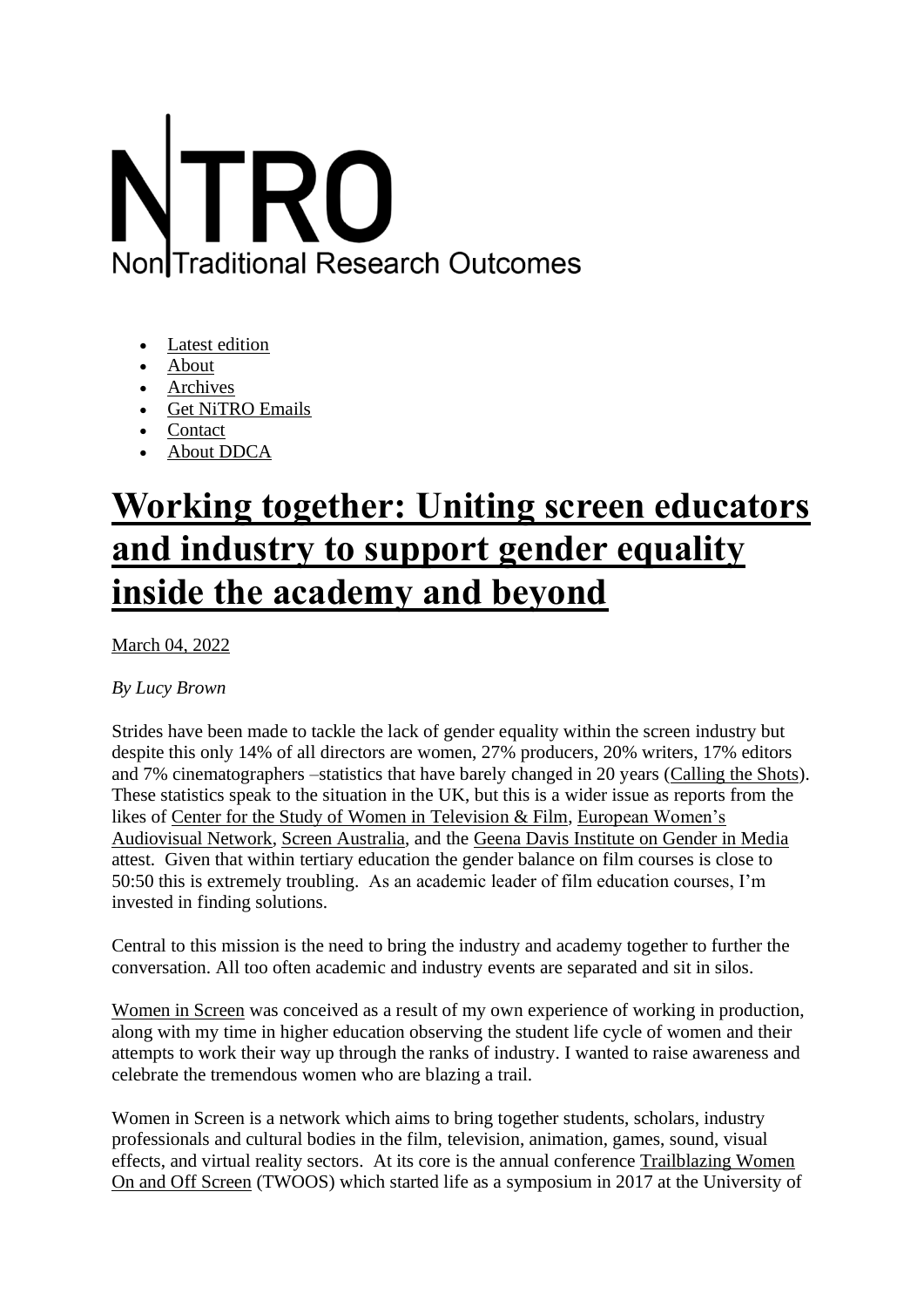Greenwich, and has grown into a significant international event, partnering with organisations such as the [National Association for Higher Education in the Moving Image](http://nahemi.org/) (NAHEMI), [Media, Communication and Cultural Studies Association](https://www.meccsa.org.uk/) (MeCCSA), [Women's](https://womensfilmandtelevisionhistory.wordpress.com/)  [Film and Television History Network -](https://womensfilmandtelevisionhistory.wordpress.com/) UK/Ireland (WFTHN), [Women in Film and TV](https://www.wftv.org.uk/) and the [Geena Davis Institute on Gender in Media.](https://seejane.org/)

The conference consists of panels, keynotes, screenings, and practitioner led masterclasses on targeted areas where there is an underrepresentation of women. It takes a three-pronged approach to exploring the themes of women in front of and behind the screen past, present and future. 1) Encourages networking and supports students to navigate their careers in the sector. 2) Provides a vehicle for reflection and space to develop an inclusive curriculum. 3) Grows impactful research to advance the position of women in the screen industry.

It is important that the gender gap is acknowledged and discussed by staff and students within tertiary education in order to redesign courses and ensure they move beyond the existing canon.

Central to this mission is the need to bring the industry and academy together to further the conversation. All too often academic and industry events are separated and sit in silos. Consequently Women in Screen has worked with a wide range of institutions, companies, cultural bodies and campaign groups such as [Raising Films,](https://www.raisingfilms.com/) [British Film Institute,](https://www.bfi.org.uk/) [Women](https://wofff.co.uk/)  [Over 50 Film Festival,](https://wofff.co.uk/) [Intimacy on Set,](https://www.intimacyonset.com/) [Intimacy for Stage and Screen,](https://www.intimacyforstageandscreen.com/) [Bird's Eye View,](https://www.birds-eye-view.co.uk/) [Aesthetica Short Film Festival,](https://www.asff.co.uk/) [Women in Games,](https://www.womeningames.org/) [OFCOM,](https://www.ofcom.org.uk/home) the UK's communications regulator, [Directors UK,](https://directors.uk.com/) [BBC,](https://www.bbc.co.uk/) [Writers Guild of GB](https://writersguild.org.uk/) and [Equal Representation for Actresses](https://www.era5050.co.uk/) and this year we will be presenting at [SXSW EDU.](https://www.sxswedu.com/) The conference philosophy is to operate in a supportive, and inclusive way that is open to everyone regardless of age or background, rather than being an exclusive members club. Last year's conference which was held virtually attracted a diverse audience from six continents. This was certainly one of the benefits of covid and we are keen to find ways to continue to reach an international audience.

Conferences like this one can offer a valuable opportunity to hear first-hand accounts of women working in and around the sector that can form oral histories, providing opportunities for research and to develop inclusive and innovative curricula. It is important that the gender gap is acknowledged and discussed by staff and students within tertiary education in order to redesign courses and ensure they move beyond the existing canon.

These events also offer universities an opportunity to raise their profile and build strong external partnerships which in turn can provide routes to employment for students and mentorship opportunities. The benefits to academics include potential high profile research partnerships that engage the public and opportunities to advance professional development via shadowing industry specialists.

In my personal experience I have been greatly cheered by the number of students writing dissertations about forgotten female filmmakers or the representation of women, and seeing this research imbued in the diverse range of student films produced. I am also encountering more university applications that express a desire to use the medium of the moving image to tackle social injustice and the lack of equity in the industry and list the likes of Jane Campion, Gurinder Chadha, Michaela Coel, Ava DuVernay, Greta Gerwig, Céline Sciamma, Phoebe Waller-Bridge and many more trailblazing women as their influences. There's a lot of work to do but this fills me with joy for the next generation of screen creatives.